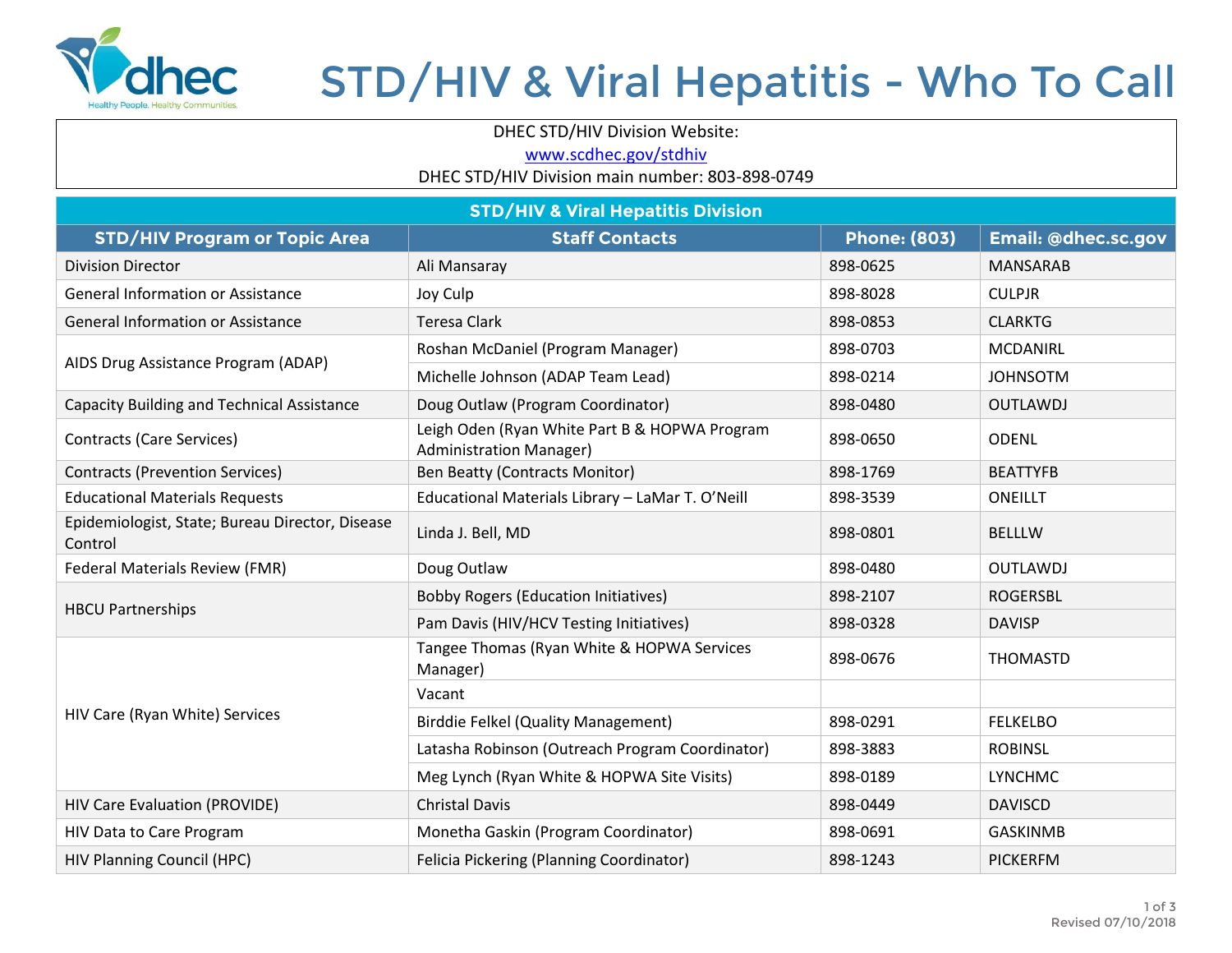

## STD/HIV & Viral Hepatitis - Who To Call

| <b>STD/HIV &amp; Viral Hepatitis Division</b>                                            |                                                                                             |                     |                     |  |  |  |
|------------------------------------------------------------------------------------------|---------------------------------------------------------------------------------------------|---------------------|---------------------|--|--|--|
| <b>STD/HIV Program or Topic Area</b>                                                     | <b>Staff Contacts</b>                                                                       | <b>Phone: (803)</b> | Email: @dhec.sc.gov |  |  |  |
| HIV & Viral Hepatitis Prevention Programs                                                | Tony Price (Program Manager)                                                                | 898-0338            | <b>PRICEAE</b>      |  |  |  |
| HIV Prevention - Planning and Evaluation                                                 | Jennifer T. Pozsik (Program Coordinator)                                                    | 898-0126            | <b>POZSIKJT</b>     |  |  |  |
| HIV Prevention with Positives - Behavioral<br>Interventions and Public Health Strategies | Vacant (Contact Tony Price for Group-Level<br>Interventions: WILLOW, Healthy Relationships) | 898-0338            | <b>PRICEAE</b>      |  |  |  |
|                                                                                          | Marjorie Prezzy (Program Consultant for Individual-Level<br>Interventions: CLEAR, ARTAS)    | 898-0283            | PREZZMV             |  |  |  |
| HIV/HCV Testing, Counseling, Linkage Services                                            | Pam Davis (Program Manager)                                                                 | 898-0328            | <b>DAVISP</b>       |  |  |  |
| --HIV Testing, Highly Targeted Services                                                  | <b>Bobby Rogers (Program Coordinator)</b>                                                   | 898-2107            | <b>ROGERSBL</b>     |  |  |  |
| --HIV Testing, Clinical Grantee Services                                                 | Sedric Warren (Program Coordinator)                                                         | 898-9150            | WARRENSM            |  |  |  |
| Media Mobilization/Social Marketing                                                      | Doug Outlaw                                                                                 | 898-0480            | <b>OUTLAWDJ</b>     |  |  |  |
| Media Requests                                                                           | Division of Media Relations                                                                 | 898-7769            | <b>MEDIA</b>        |  |  |  |
| Medical Consultant - HIV                                                                 | Sharon Weissman, MD                                                                         | 540-1062            |                     |  |  |  |
| Medical Director - STD                                                                   | Vacant - Call main division phone number                                                    | 898-0749            |                     |  |  |  |
| MSM/AAMSM Initiatives + 3MV                                                              | <b>Bobby Rogers</b>                                                                         | 898-2107            | <b>ROGERSBL</b>     |  |  |  |
| <b>PrEP Services</b>                                                                     | <b>Bobby Rogers</b>                                                                         | 898-2107            | <b>ROGERSBL</b>     |  |  |  |
| S.C. AIDS/STD Hotline                                                                    | 1-800-322-AIDS (2437)                                                                       |                     |                     |  |  |  |
| S.C. Hepatitis Information Line                                                          | 803-898-9562                                                                                |                     |                     |  |  |  |
| S.C. HIV/STD/Viral Hepatitis Conference                                                  | http://schiv-stdconference.org                                                              |                     |                     |  |  |  |
| <b>SHARING - Updates</b>                                                                 | Doug Outlaw                                                                                 | 898-0480            | <b>OUTLAWDJ</b>     |  |  |  |
| <b>SHARING - Website</b>                                                                 | http://scdhec.gov/hiv/gettinghelp                                                           |                     |                     |  |  |  |
| STD/HIV DIS & Partner Services<br>(Partner Counseling/Referral Services)                 | Bernard Gilliard (Program Manager)                                                          | 898-0452            | <b>GILLIAB</b>      |  |  |  |
|                                                                                          | Pete Starling                                                                               | 898-0772            | <b>STARLIWJ</b>     |  |  |  |
| STD/HIV Nurse Consultant                                                                 | Jessica Tillman                                                                             | 898-0749            | TILLMJL             |  |  |  |
| Viral Hepatitis Prevention Project                                                       | Zakiya Grubbs (Program Coordinator)                                                         | 898-0365            | <b>GRUBBSZ</b>      |  |  |  |